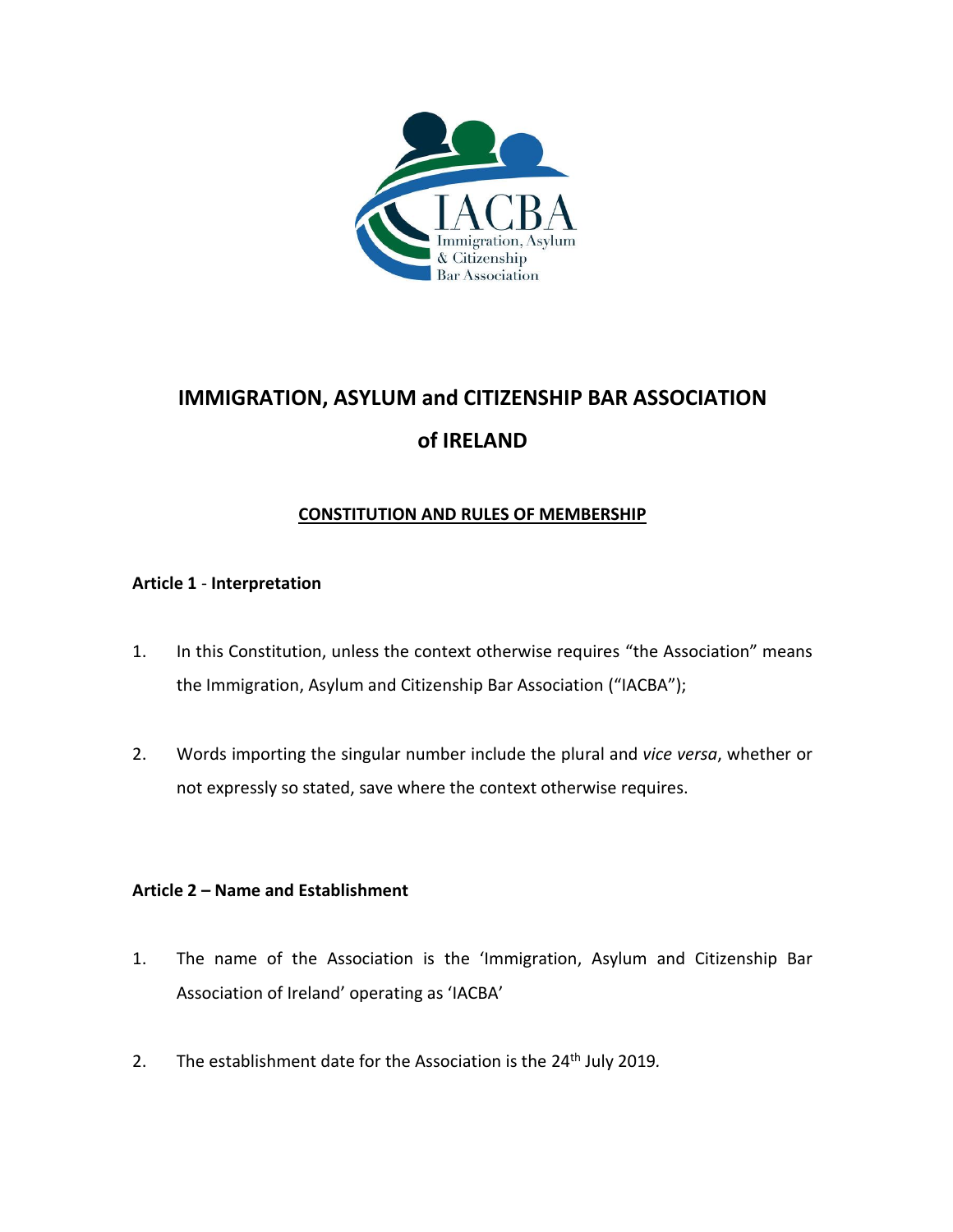#### **Article 3 – Objects**

The objects and purposes for which the Association is constituted are: -

- (a) To provide a forum for barristers who practise or possess expertise in the area of immigration, asylum and citizenship law or who would wish to develop such practice or expertise;
- (b) To advance the interests of members of the Association, and in particular:
	- i. to promote awareness of the skills and experience of members in the area of immigration, asylum and citizenship law;
	- ii. to promote good relations with other professional bodies or associations involved with immigration, asylum and citizenship law.
- (c) To provide continuing education for barristers in the area of immigration, asylum and citizenship law, and in particular;
	- i. to hold regular seminars, meetings, discussions or conferences;
	- ii. to organise the delivery of papers at such meetings;
	- iii. to liaise with the Bar Council as to recognition of participation of events organised by the Association for CPD purposes;
	- iv. to encourage participation in such seminars, meetings, discussions and conferences by all members of the Association regardless of seniority;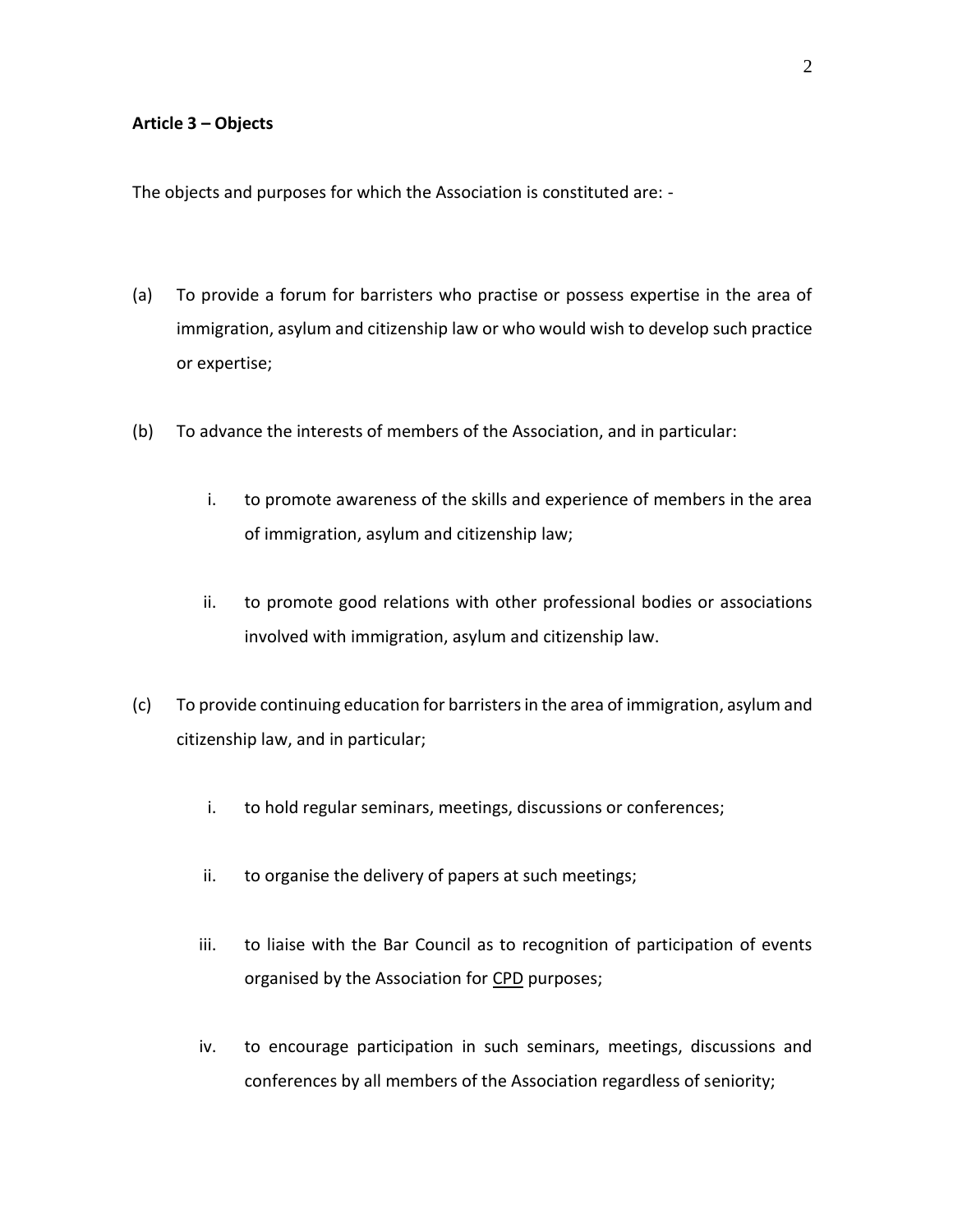- (d) To liaise and cooperate with the Bar Council and to obtain appropriate use of the Bar's resources in order to ensure attainment of these objects;
- (e) To promote the study and development of immigration, asylum and citizenship law in Ireland and to collect and circulate statistical and other information and to form a collection of publications and documents of service or interest to members of the Association;
- (f) To make active contribution as a body to public debate and to promote reform of the law where the Association perceives it to be necessary;
- (g) To do all such other lawful things as are incidental or conducive to the attainment of objects or any of them.

## **Article 4 – Membership**

Membership of the Association shall be open;

- (a) To any barrister who is a member of the Law Library;
- (b) To any person who is elected by the Committee of the Association as an Honorary Member.

# **Article 5 – Officers**

- 1. The Officers of the Association shall be:
	- i) Chair
	- ii) Vice Chair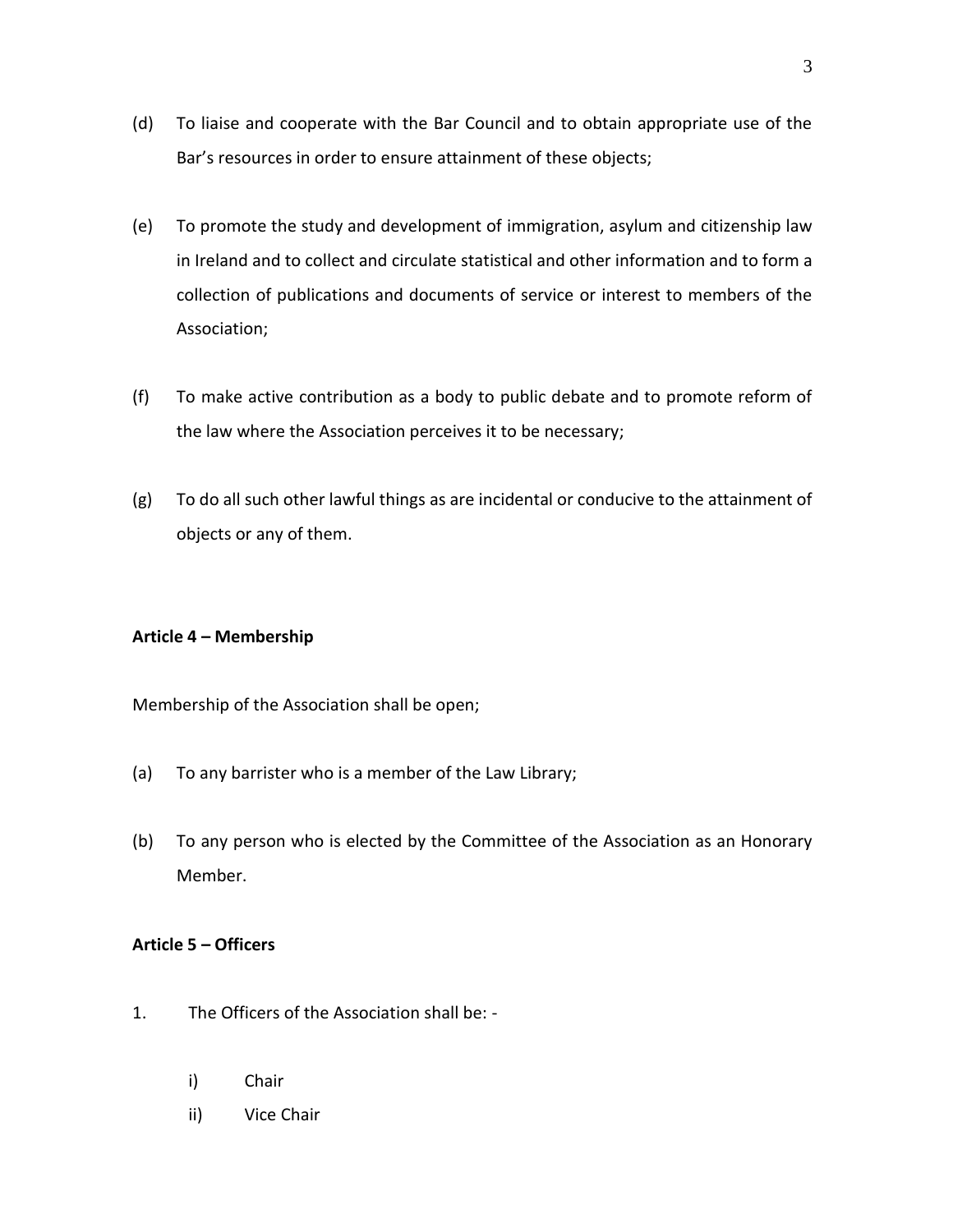- iii) Secretary
- iv) Treasurer
- 2. All Officers of the Association shall be members of the Association. At the first Annual General Meeting of the Association the Officers shall be elected on the nomination of members present to serve until their successors have been elected at the next Annual General Meeting. Thereafter candidates for election as Chair, Vice Chair, Secretary and Treasurer shall be nominated by the Executive Committee and shall be elected at the Annual General Meeting to serve for one year until their successors have been elected. In default of annual election, any current Officer may continue serving in their previously elected position, on an interim basis, until a successor is elected.

## **Article 6 – Chair**

- 1. The Chair shall preside at all meetings of the Association. He/she shall have power to call special meetings of the Association and of the Executive Committee. The Chair shall be eligible to serve 2 full years as Chair but, after the expiry thereof shall not be eligible for re-election as Chair unless a further period of at least 2 years has elapsed.
- 2. The Chair shall be an *ex officio* member of all committees of the Association.

## **Article 7 – Vice Chair**

The Vice Chair shall perform such duties as may be assigned to him/her by the Chair or by the Executive Committee and shall discharge the duties of the Chair whenever invited to do so by the Executive Committee owing to the disability or absence of the Chair.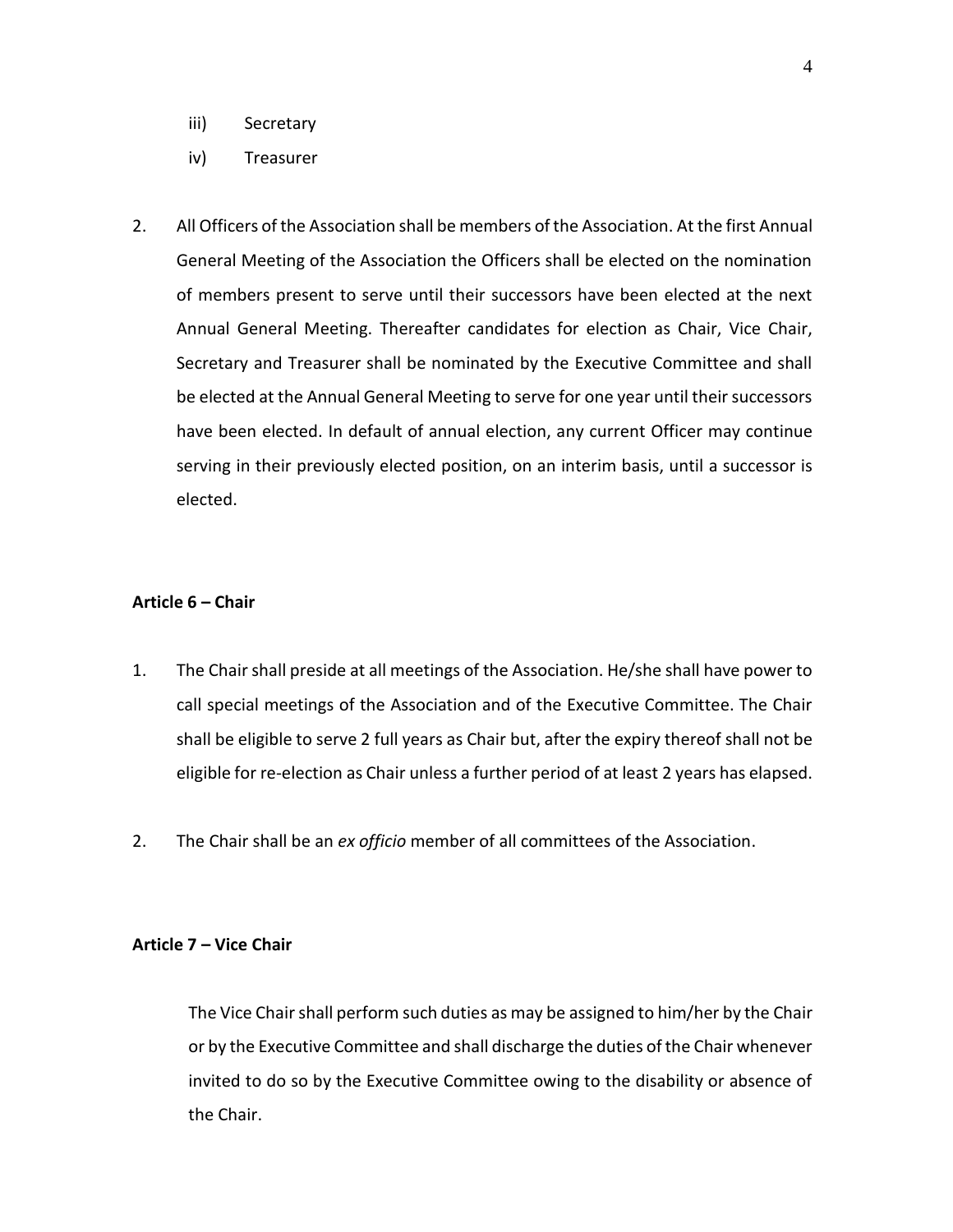#### **Article 8 – Secretary**

The Secretary shall keep a record of the proceedings of all meetings of the Association. He/she shall notify the officers and all members of a Committee of their election or appointment and shall issue notices of all meetings. He/she shall keep a roll of the members of the Association. He/she shall do and prepare such other matters as the Chair and/or the Executive Committee may from time to time require.

#### **Article 9 – Treasurer**

The Treasurer shall collect and disburse all funds of the Association on the order of the Executive Committee and shall keep proper accounts in books belonging to the Association.

## **Article 10 – Indemnity of Officers**

Officers of the Association (and ordinary members when carrying out authorised duties of the Association) shall be indemnified by the Association from all liabilities and expenses incurred by them in or about the discharge of their respective duties for the Association or when acting with the authority of the Executive Committee or as ratified by the Executive Committee, except such as happen from their own wilful misconduct. No member shall be liable for any other member or for joining in any receipt or other act for conformity.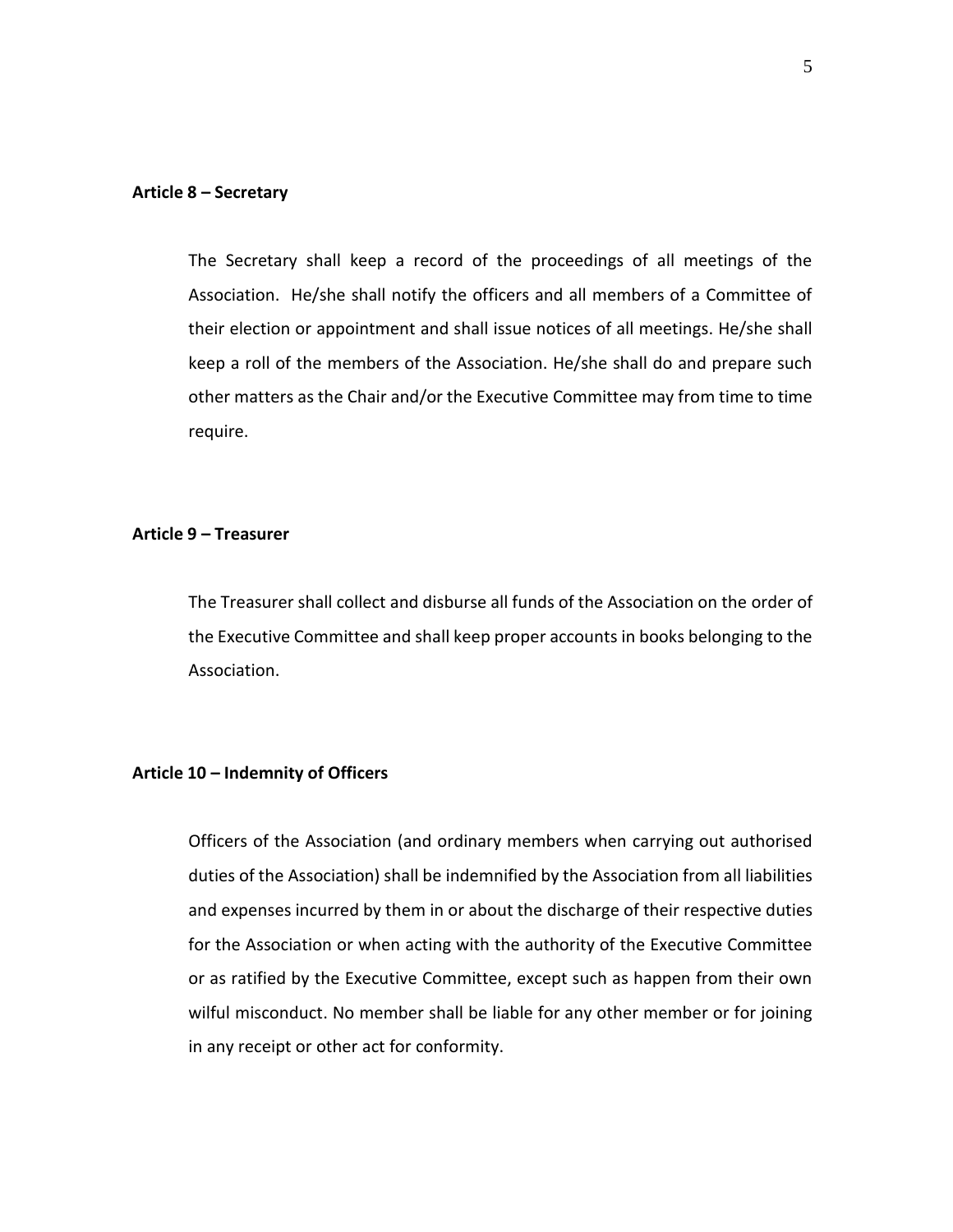#### **Article 11 – Executive Committee**

- 1. The Executive Committee shall consist of not more than 8 persons (4 Officers of the Association and 4 Ordinary Members) and shall reflect a balance of State and non-State practitioners. Members of the Executive Committee shall be elected annually at the Annual General Meeting. The outgoing Executive Committee may nominate candidates for election as ordinary members of the Executive Committee including but not restricted to members of the outgoing Executive Committee. Candidates for election as ordinary members of the Executive Committee may also be proposed by two members of the Association who shall, not less than fourteen days prior to the date of the Annual General Meeting, notify the Secretary in writing of their intention to nominate the particular candidate and certify that the candidate, if elected, is prepared to serve on the Executive Committee.
- 2. The Executive Committee may at its option co-opt up to two additional persons to serve on the Executive Committee until the next Annual General Meeting.
- 3. No member of the Executive Committee shall be eligible to serve on the Executive Committee for a continuous period of more than four years.
- 4. The affairs of the Association shall be managed by the Executive Committee which shall meet to dispose of business, adjourn and otherwise regulate its meetings as it thinks fit and may determine the quorum necessary for the transaction of business.
- 5. Unless otherwise determined, five members shall be a quorum. The continuing members of the Executive Committee may act notwithstanding any vacancy in their body or in the officers of the Association.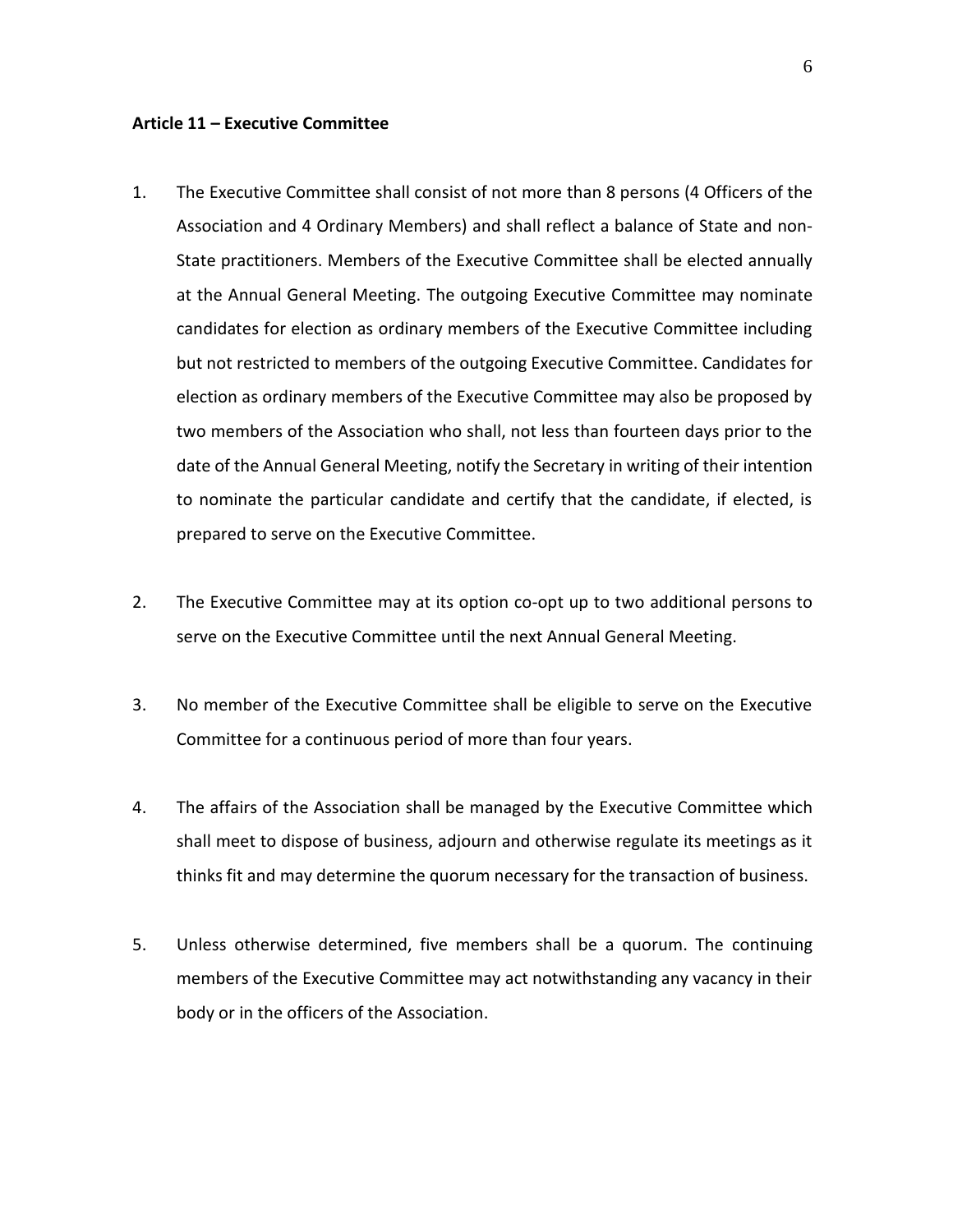- 6. The Chairperson shall preside over the meeting of the Executive Committee or such one of their number as the Committee may decide in the absence of the Chair, commencing with the Vice Chair.
- 7. The Executive Committee, either on its own initiative or at the suggestion of any member in writing, may consider and report to the General Meeting of the Association such matters as, in the opinion of the Committee, concern the objects of the Association.
- 8. The Executive Committee shall appoint from its number or otherwise as it sees fit (and if it sees fit with power to co-opt) such Committees as it may deem necessary to accomplish the objects of the Association. Such Committees shall report in writing to the Executive Committee and their terms of office shall expire at the next Annual General Meeting of the Association.
- 9. The Executive Committee shall fill all vacancies occasioned by death, suspension or resignation of elected Officers (with the exception of the office of the Chair); such appointees to hold office until the next Annual General Meeting.
- 10. All disbursements of funds of the Association must be approved by the Executive Committee.
- 11. The Executive Committee may delegate its powers to any Officer or to any other members of the Executive Committee or to any sub-Committee consisting of such Officers, other Members of the Executive Committee or other members of the Association, as it thinks fit.
- 12. From the date of the establishment of the Association until the election of officers and the Executive Committee at the first Annual General Meeting, the powers of the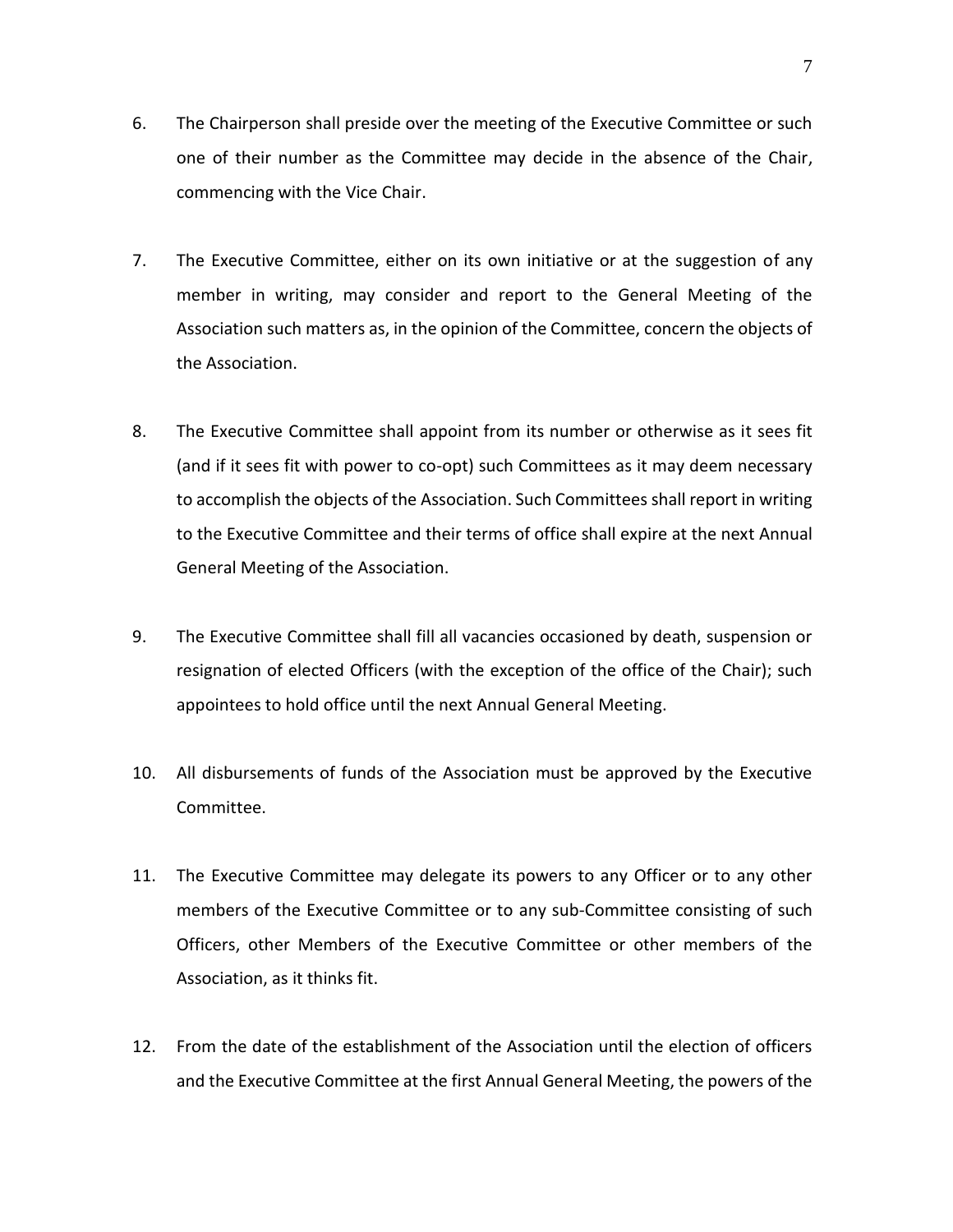officers and the Executive Committee shall be exercised by the steering group which put in place the arrangements for the establishment of the Association.

## **Article 12 – General Meetings**

- 1. The Annual General Meeting shall be held upon such date after the  $1<sup>st</sup>$  of October in each legal year as the Executive Committee shall appoint and ten members shall constitute a quorum.
- 2. At least fourteen days' clear notice of the Annual General Meeting shall be given to each member.
- 3. At the Annual General Meeting there shall be presented a report by the Chair of the Association of the proceedings of the Association for the preceding year together with a report from the Treasurer. The ordinary business of the Annual General Meeting shall also include the election of the Officers and of the ordinary members of the Executive Committee and the appointment of auditors. Any other business at the Annual General meeting shall be deemed special business.
- 4. Any resolution which a member wishes to have considered at the Annual General Meeting shall be served on the Secretary with the name of the proposer and seconder at least ten days prior to the date of the Annual General Meeting.
- 5. The Executive Committee may convene a Special General Meeting at any time it thinks fit, on the instigation of the Chair. The Executive Committee shall also convene a Special General Meeting on the written requisition of fifteen members of the Association stating the purpose for which the meeting is required. All the business of a Special General Meeting shall be deemed special business. Ten members shall constitute a quorum at a Special General Meeting.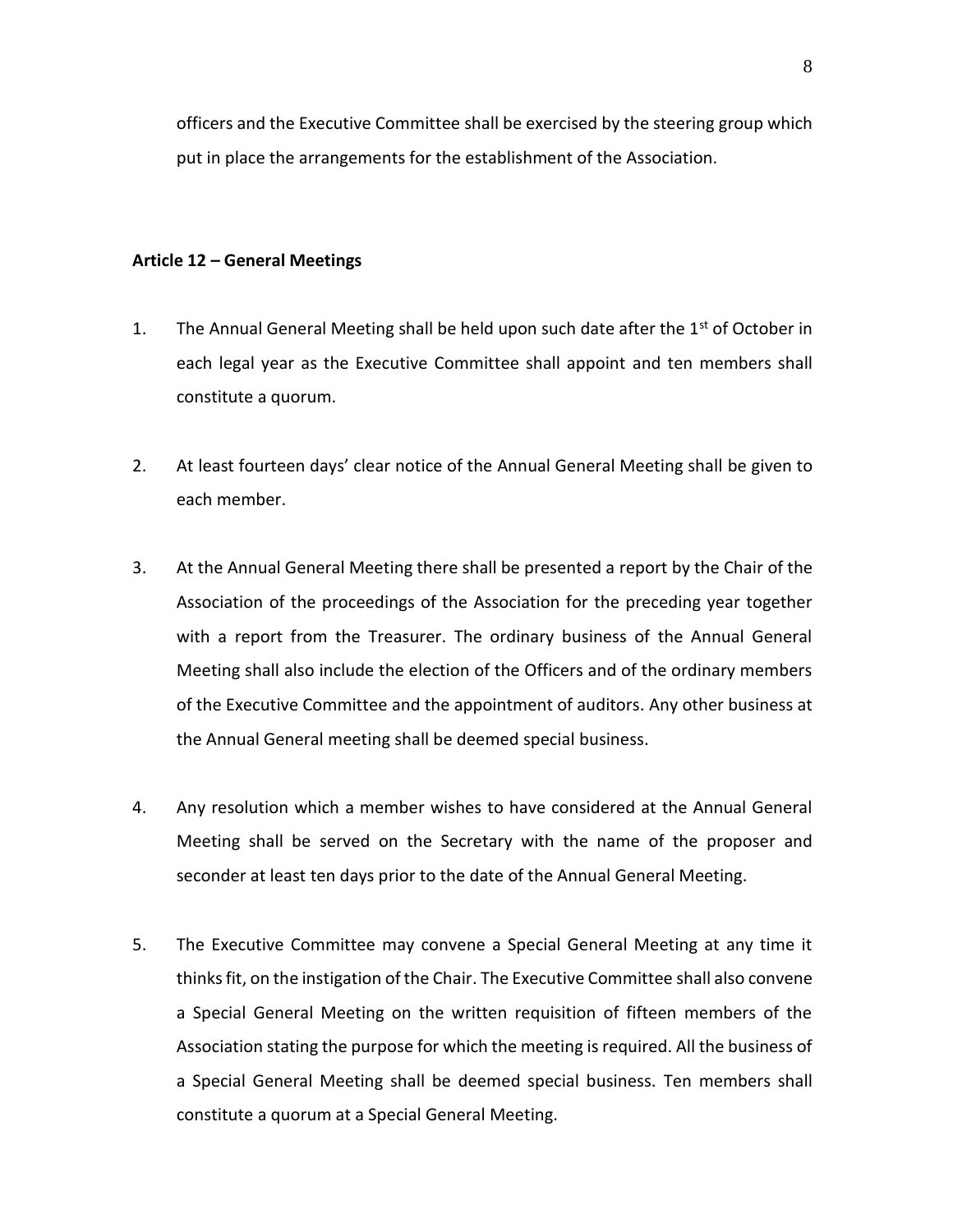- 6. At least fourteen days' clear notice of a Special General Meeting shall be given to each member.
- 7. The Notice of any General Meeting shall state the place day and hour of the meeting, and in any case where there is to be special business, the general nature of that special business. The Notice should also indicate whether the meeting is an Annual General Meeting or a Special General Meeting.
- 8. If, at any meeting, neither the Chair nor the Vice Chair be present or shall not be present within fifteen minutes after the time appointed for holding the same or shall be unwilling to act as Chair the members present shall choose a member present to be acting Chair of the meeting.

## **Article 13 – Voting at General Meetings**

- 1. Unless a poll is demanded in writing by at least 3 members, a declaration by the Chair or acting Chair at a General Meeting that a resolution has been carried or carried by a particular majority and an entry to that effect in the book of proceedings of the Association shall be sufficient evidence of the fact without proof of the number or proportion of the votes recorded in favour or against such resolution. If a poll be demanded by 3 members or more, the same shall be taken in such manner and either at once or after an interval or adjournment as the Chair directs and the result of such poll shall be deemed to be the resolution of the Association in General Meeting. On a show of hands or at a poll, every member present and entitled to vote shall have one vote. In the case of an equality of votes at any General Meeting, the Chair (or acting Chair in his/her absence) shall have a second or casting vote.
- 2. Only fully paid up members of the Association may vote at a General Meeting.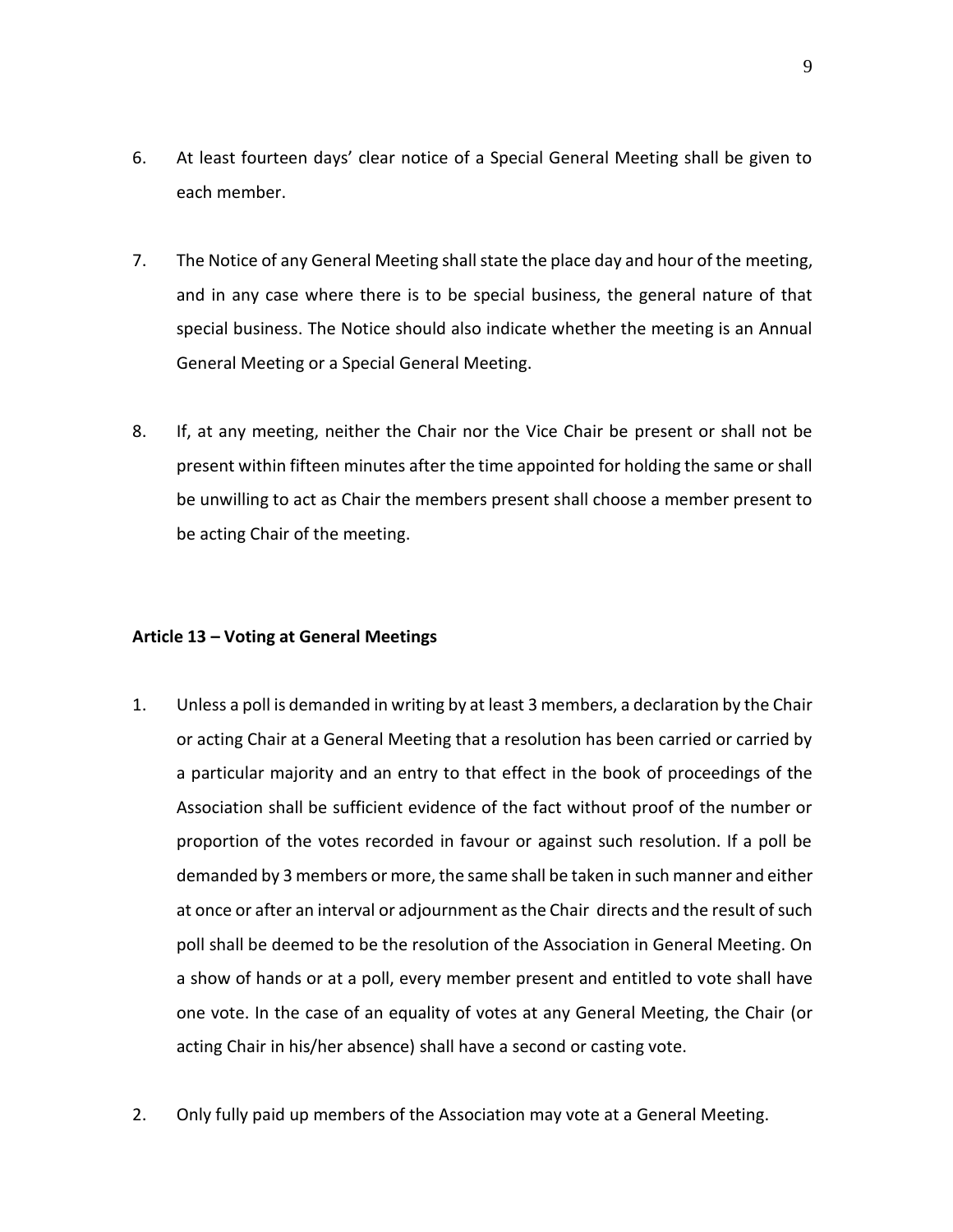#### **Article 14 – Subscriptions**

- 1. The subscriptions for members shall be fixed at the Annual General Meeting of members. The Executive Committee shall first consider the subscriptions and shall report to the Annual General Meeting of the Association the rates, which, in their opinion, are desirable.
- 2. All subscriptions shall be due at the commencement of the legal year in respect of which they are payable and no part shall be returnable in the event of the dissolution of the Association or cessation of membership.
- 3. Any member who has failed to pay the subscription due for any legal year by a date to be set by the Executive Committee shall cease to be a member of the Association and all member services immediately cease.

## **Article 15 – Amendments**

These Articles may be amended at any Annual or Special General Meeting of the Association by a vote of at least two-thirds of those present and voting provided that notice of any proposed amendment or new Article shall be given in writing to the Secretary at least ten clear days before such General Meeting and forwarded by him/her to each member at least seven clear days before such General Meeting.

#### **Article 18 – Notices**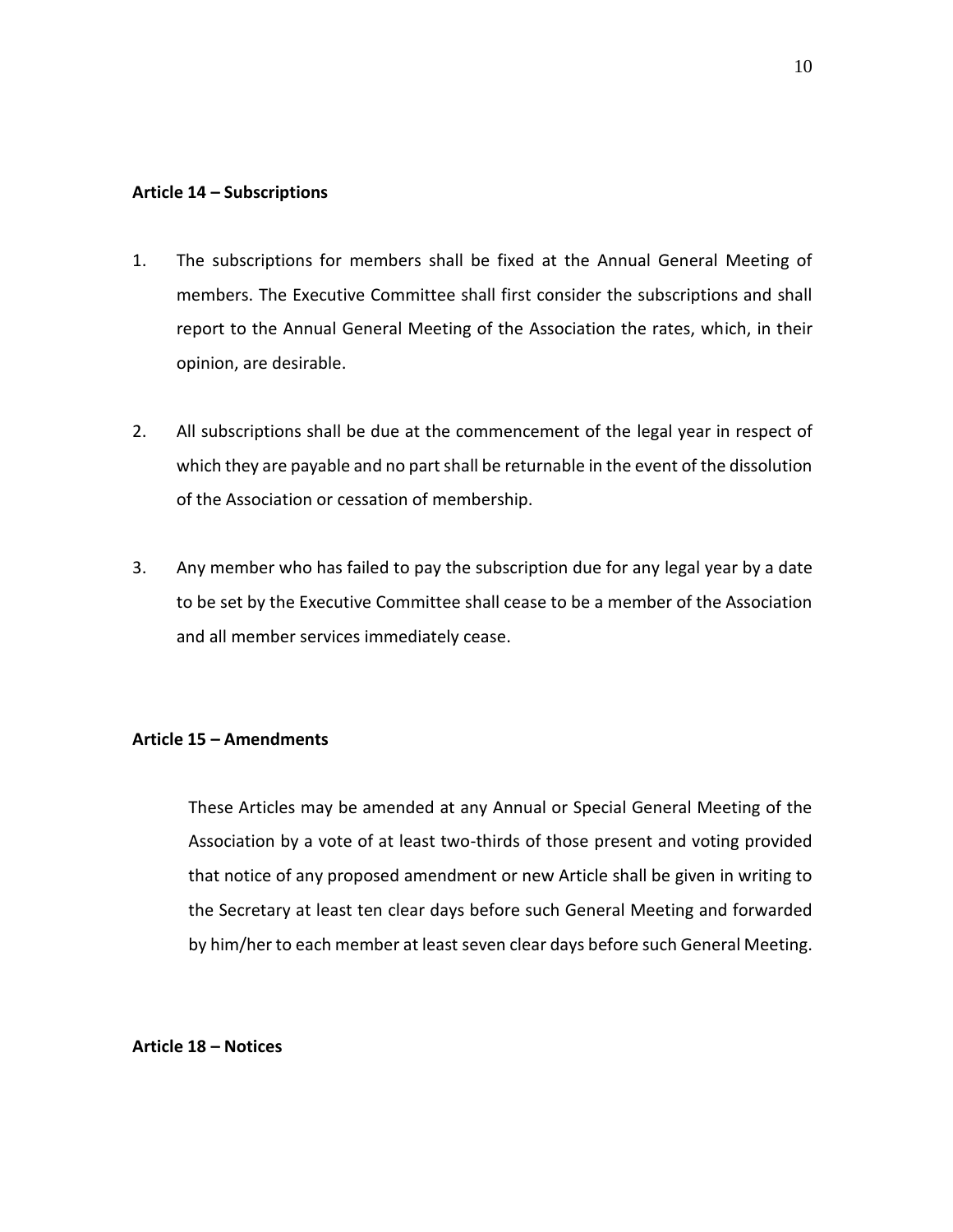Any notice required to be given to any member of the Association may be served by email to the member's nominated email address. The Executive Committee may entirely at its own option in the alternative serve any member by post or by text message or by any other standard means of communication.

#### **Article 19 – Discipline**

- 1. Where the Executive Committee is of the opinion that the conduct of any member, whether within or outside of his or her capacity as a member of the Association, is such as to be injurious as to the character, reputation or interests of the Association, the Executive Committee may vote by simple majority of the members present and voting, to request the member in question to attend at an Executive Committee Meeting on a specified date for the purposes of explaining his or her alleged misconduct.
- 2. Where the member in question fails to attend at the Executive Committee Meeting on the notified specified date, or where the member in question so attends but despite his or her explanations the Executive Committee remains of the view that his or her conduct is such as to be injurious to the character, reputation or interests of the Association, the Executive Committee may vote by simple majority of the members present and voting to formally request the member in question to resign his or her membership.
- 3. Where any such request is issued and the resignation of the member in question is not received within a period of three weeks from the date of the issue of the said request, the Executive Committee may expel the member from the Association.